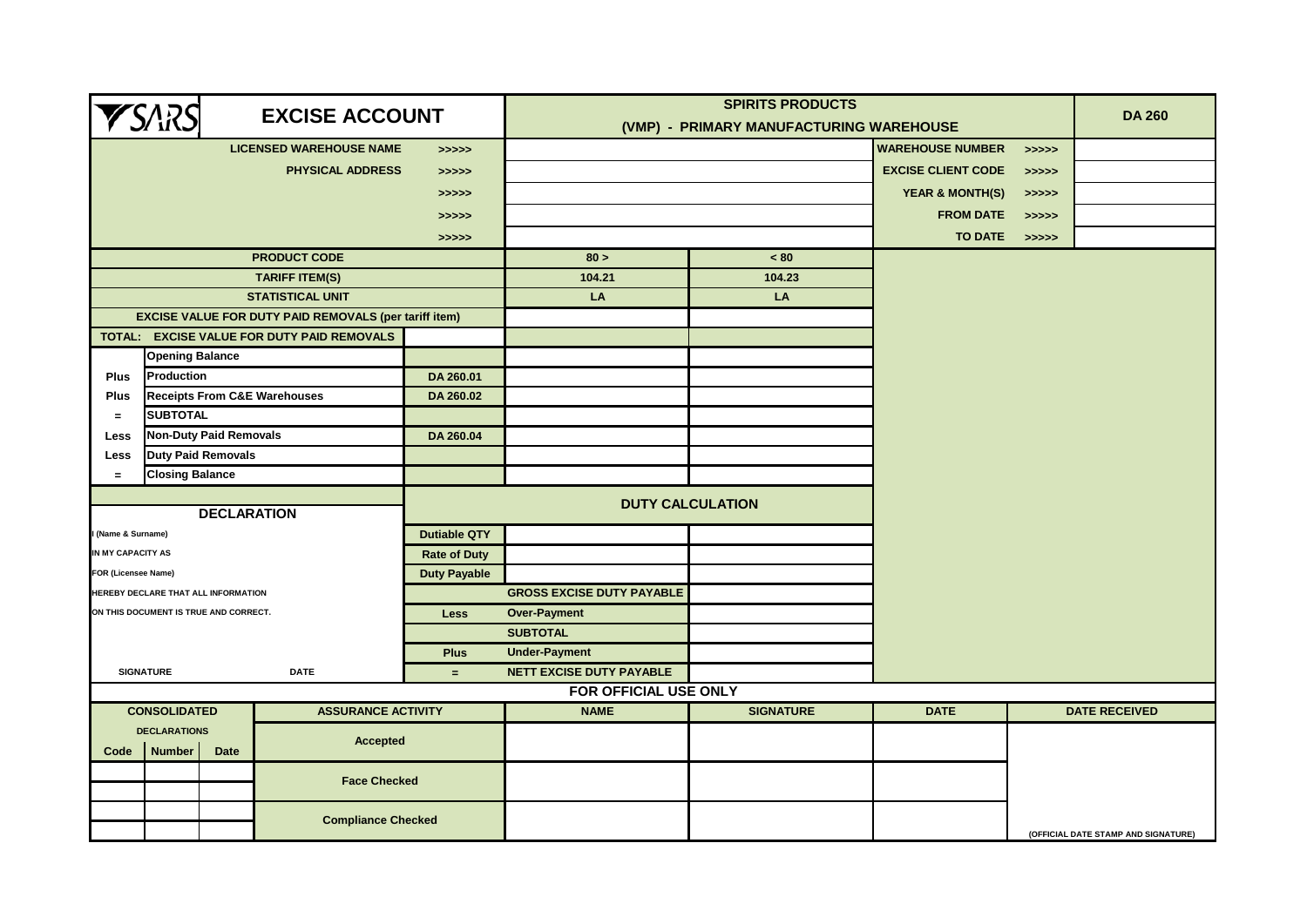| <b>EXCISE ACCOUNT SCHEDULE</b>                 | <b>SPIRITS PRODUCTS</b> |                                         |                           |           | DA 260.01  |
|------------------------------------------------|-------------------------|-----------------------------------------|---------------------------|-----------|------------|
| <b>PRODUCTION</b>                              |                         | (VMP) - PRIMARY MANUFACTURING WAREHOUSE |                           |           |            |
| LICENSED WAREHOUSE NAME >>>>> 0                |                         | <b>WAREHOUSE NUMBER</b>                 | >>>>>                     | $\pmb{0}$ |            |
| PHYSICAL ADDRESS >>>>> 0                       |                         |                                         | <b>EXCISE CLIENT CODE</b> | >>>>>     | $\pmb{0}$  |
| >>>>                                           |                         |                                         |                           | > >> > >  | $\pmb{0}$  |
| >>>>>                                          |                         |                                         | <b>FROM DATE</b>          | >>>>>     | 1900/01/00 |
| >>>>                                           |                         |                                         | TO DATE >>>>>             |           | 1900/01/00 |
| <b>PRODUCT CODE</b>                            | 80 >                    | $< 80$                                  |                           |           |            |
| <b>TARIFF ITEM(S)</b>                          | 104.21                  | 104.23                                  |                           |           |            |
| <b>SUPPORTING DOCUMENTS</b>                    |                         |                                         |                           |           |            |
| (Official Declarations / Commercial Documents) |                         |                                         |                           |           |            |
| <b>NUMBER</b><br><b>TYPE</b><br><b>DATE</b>    |                         |                                         |                           |           |            |
| <b>BROUGHT FORWARD FROM PREVIOUS DA 260.01</b> |                         |                                         |                           |           |            |
|                                                |                         |                                         |                           |           |            |
|                                                |                         |                                         |                           |           |            |
|                                                |                         |                                         |                           |           |            |
|                                                |                         |                                         |                           |           |            |
|                                                |                         |                                         |                           |           |            |
|                                                |                         |                                         |                           |           |            |
|                                                |                         |                                         |                           |           |            |
|                                                |                         |                                         |                           |           |            |
|                                                |                         |                                         |                           |           |            |
|                                                |                         |                                         |                           |           |            |
|                                                |                         |                                         |                           |           |            |
|                                                |                         |                                         |                           |           |            |
|                                                |                         |                                         |                           |           |            |
|                                                |                         |                                         |                           |           |            |
|                                                |                         |                                         |                           |           |            |
|                                                |                         |                                         |                           |           |            |
|                                                |                         |                                         |                           |           |            |
| SUBTOTALS CARRIED FORWARD TO NEXT DA 260.01    |                         |                                         |                           |           |            |
| <b>GRAND TOTALS CARRIED FORWARD TO DA 260</b>  |                         |                                         |                           |           |            |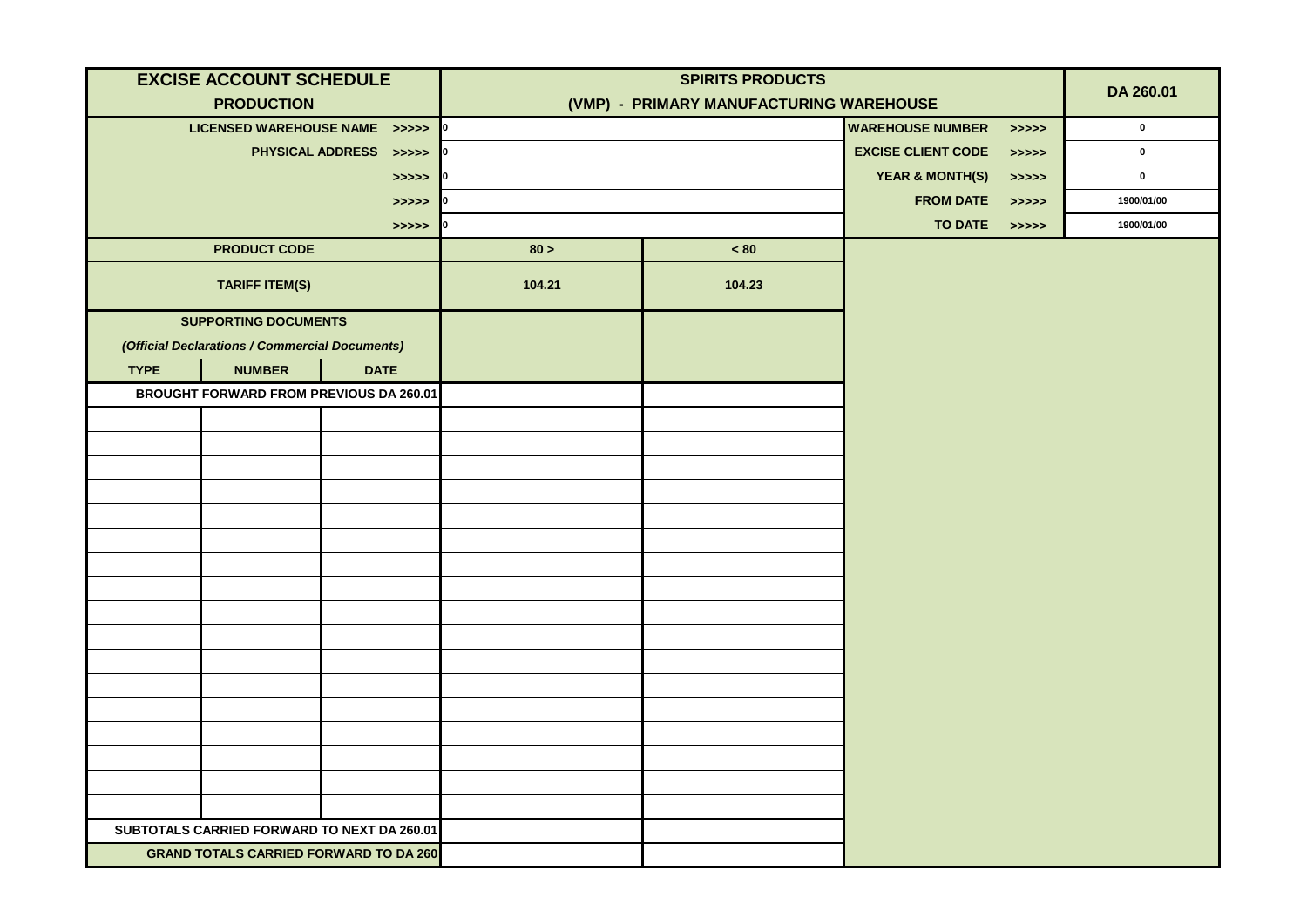| <b>EXCISE ACCOUNT SCHEDULE</b>                 |                                                   | <b>SPIRITS PRODUCTS</b>                 |                         |                            |             |            |
|------------------------------------------------|---------------------------------------------------|-----------------------------------------|-------------------------|----------------------------|-------------|------------|
| <b>RECEIPTS FROM C&amp;E WAREHOUSES</b>        |                                                   | (VMP) - PRIMARY MANUFACTURING WAREHOUSE |                         |                            |             | DA 260.02  |
| LICENSED WAREHOUSE NAME >>>>> 0                |                                                   |                                         | <b>WAREHOUSE NUMBER</b> | >>>>>                      | $\mathbf 0$ |            |
|                                                | PHYSICAL ADDRESS >>>>>                            |                                         |                         | <b>EXCISE CLIENT CODE</b>  | >>>>>       | $\pmb{0}$  |
|                                                | >>>>>                                             |                                         |                         | <b>YEAR &amp; MONTH(S)</b> | > >> > >    | $\pmb{0}$  |
|                                                | $\Rightarrow \Rightarrow \Rightarrow \Rightarrow$ |                                         |                         | <b>FROM DATE</b>           | > >> > >    | 1900/01/00 |
|                                                | >>>>>                                             |                                         |                         | <b>TO DATE</b>             | >>>>>>      | 1900/01/00 |
| <b>PRODUCT CODE</b>                            |                                                   | 80 >                                    | < 80                    |                            |             |            |
| <b>TARIFF ITEM(S)</b>                          |                                                   | 104.21                                  | 104.23                  |                            |             |            |
| <b>SUPPORTING DOCUMENTS</b>                    |                                                   |                                         |                         |                            |             |            |
| (Official Declarations / Commercial Documents) |                                                   |                                         |                         |                            |             |            |
| <b>NUMBER</b><br><b>TYPE</b>                   | <b>DATE</b>                                       |                                         |                         |                            |             |            |
| <b>BROUGHT FORWARD FROM PREVIOUS DA 260.02</b> |                                                   |                                         |                         |                            |             |            |
|                                                |                                                   |                                         |                         |                            |             |            |
|                                                |                                                   |                                         |                         |                            |             |            |
|                                                |                                                   |                                         |                         |                            |             |            |
|                                                |                                                   |                                         |                         |                            |             |            |
|                                                |                                                   |                                         |                         |                            |             |            |
|                                                |                                                   |                                         |                         |                            |             |            |
|                                                |                                                   |                                         |                         |                            |             |            |
|                                                |                                                   |                                         |                         |                            |             |            |
|                                                |                                                   |                                         |                         |                            |             |            |
|                                                |                                                   |                                         |                         |                            |             |            |
|                                                |                                                   |                                         |                         |                            |             |            |
|                                                |                                                   |                                         |                         |                            |             |            |
|                                                |                                                   |                                         |                         |                            |             |            |
|                                                |                                                   |                                         |                         |                            |             |            |
|                                                |                                                   |                                         |                         |                            |             |            |
|                                                |                                                   |                                         |                         |                            |             |            |
|                                                |                                                   |                                         |                         |                            |             |            |
| SUBTOTALS CARRIED FORWARD TO NEXT DA 260.02    |                                                   |                                         |                         |                            |             |            |
| <b>GRAND TOTALS CARRIED FORWARD TO DA 260</b>  |                                                   |                                         |                         |                            |             |            |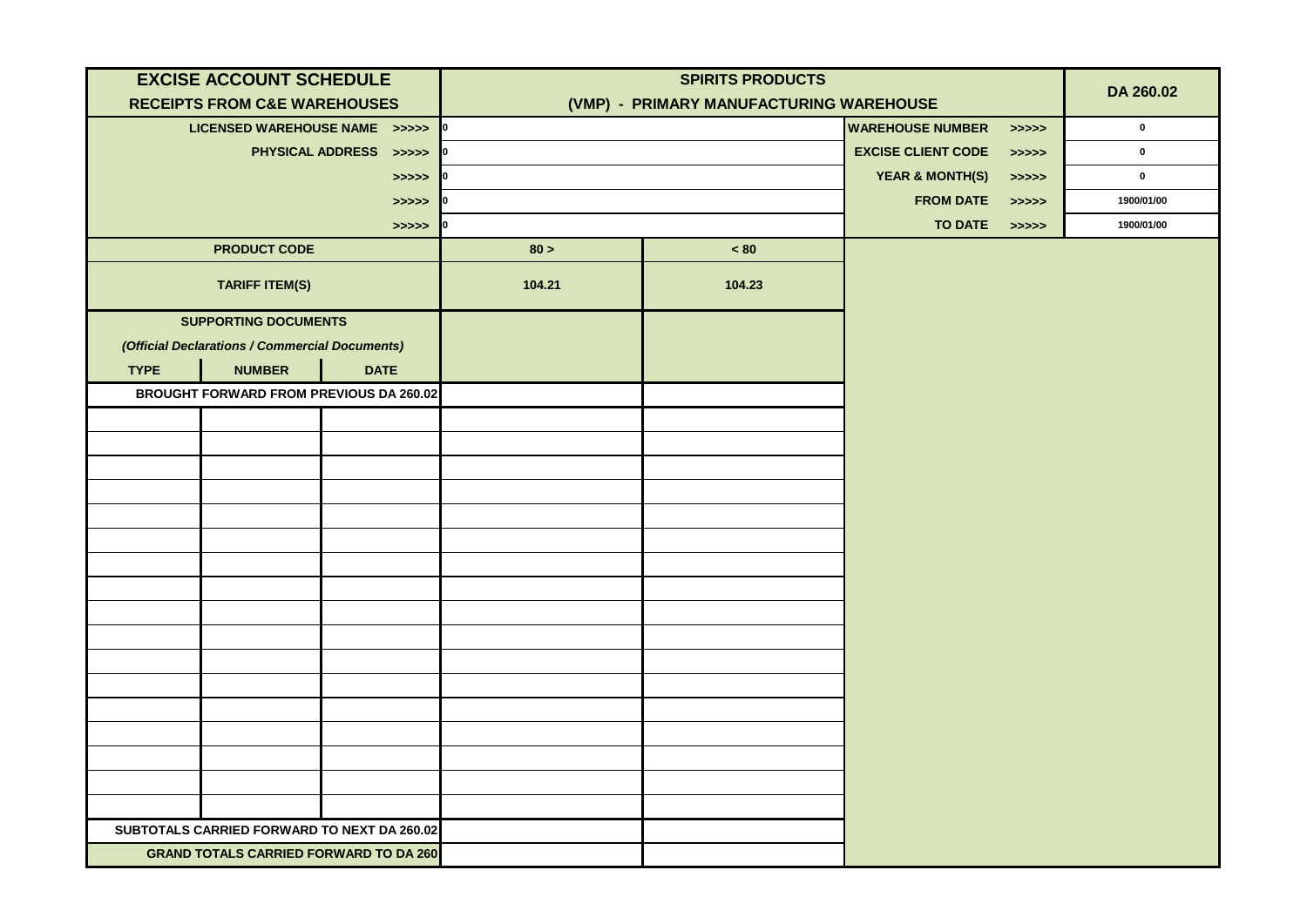| <b>EXCISE ACCOUNT SCHEDULE</b>                           |                       |                            |                                                   | <b>SPIRITS PRODUCTS</b>                 |                         |                            |           | DA 260.04   |
|----------------------------------------------------------|-----------------------|----------------------------|---------------------------------------------------|-----------------------------------------|-------------------------|----------------------------|-----------|-------------|
| <b>SUMMARY OF NON-DUTY PAID REMOVALS</b>                 |                       |                            |                                                   | (VMP) - PRIMARY MANUFACTURING WAREHOUSE |                         |                            |           |             |
| LICENSED WAREHOUSE NAME >>>>>                            |                       |                            |                                                   |                                         | <b>WAREHOUSE NUMBER</b> | >>>>>                      | $\pmb{0}$ |             |
|                                                          |                       | PHYSICAL ADDRESS >>>>>     |                                                   |                                         |                         | <b>EXCISE CLIENT CODE</b>  | >>>>>     | $\mathbf 0$ |
|                                                          |                       |                            | >>>>>                                             |                                         |                         | <b>YEAR &amp; MONTH(S)</b> | >>>>>     | $\mathbf 0$ |
|                                                          |                       |                            | >>>>>                                             |                                         |                         | <b>FROM DATE</b>           | >>>>>     | 1900/01/00  |
|                                                          |                       |                            | $\rightarrow \rightarrow \rightarrow \rightarrow$ |                                         |                         | <b>TO DATE</b>             | >>>>>     | 1900/01/00  |
|                                                          | <b>PRODUCT CODE</b>   |                            |                                                   | 80 >                                    | ~< 80                   |                            |           |             |
|                                                          | <b>TARIFF ITEM(S)</b> |                            |                                                   | 104.21                                  | 104.23                  |                            |           |             |
|                                                          |                       | <b>SUPPORTING DOCUMENT</b> |                                                   |                                         |                         |                            |           |             |
| <b>REBATED REMOVALS</b><br><b>SCHEDULE 6 REBATE ITEM</b> | <b>TYPE</b>           | <b>NUMBER</b>              | <b>DATE</b>                                       |                                         |                         |                            |           |             |
|                                                          |                       |                            |                                                   |                                         |                         |                            |           |             |
|                                                          |                       |                            |                                                   |                                         |                         |                            |           |             |
|                                                          |                       |                            |                                                   |                                         |                         |                            |           |             |
|                                                          |                       |                            |                                                   |                                         |                         |                            |           |             |
|                                                          |                       |                            |                                                   |                                         |                         |                            |           |             |
|                                                          |                       |                            |                                                   |                                         |                         |                            |           |             |
|                                                          |                       |                            |                                                   |                                         |                         |                            |           |             |
|                                                          |                       |                            |                                                   |                                         |                         |                            |           |             |
| <b>REMOVAL TYPE:</b>                                     |                       |                            |                                                   |                                         |                         |                            |           |             |
| <b>BONDED REMOVALS TO RSA WAREHOUSES (VMS ONLY)</b>      |                       |                            |                                                   |                                         |                         |                            |           |             |
| <b>REMOVAL TYPE:</b>                                     |                       |                            |                                                   |                                         |                         |                            |           |             |
| <b>BONDED REMOVALS TO RSA WAREHOUSES (NOT VMS)</b>       |                       |                            |                                                   |                                         |                         |                            |           |             |
| <b>REMOVAL TYPE:</b>                                     |                       |                            |                                                   |                                         |                         |                            |           |             |
| <b>BONDED REMOVALS TO BLNS WAREHOUSES (VMS ONL)</b>      |                       |                            |                                                   |                                         |                         |                            |           |             |
| <b>REMOVAL TYPE:</b>                                     |                       |                            |                                                   |                                         |                         |                            |           |             |
| <b>BONDED REMOVALS TO BLNS WAREHOUSES (NOT VMS)</b>      |                       |                            |                                                   |                                         |                         |                            |           |             |
| <b>REMOVAL TYPE:</b>                                     |                       |                            |                                                   |                                         |                         |                            |           |             |
| <b>EXPORT REMOVALS</b>                                   |                       |                            |                                                   |                                         |                         |                            |           |             |
| <b>GRAND TOTALS CARRIED FORWARD TO DA 260</b>            |                       |                            |                                                   |                                         |                         |                            |           |             |